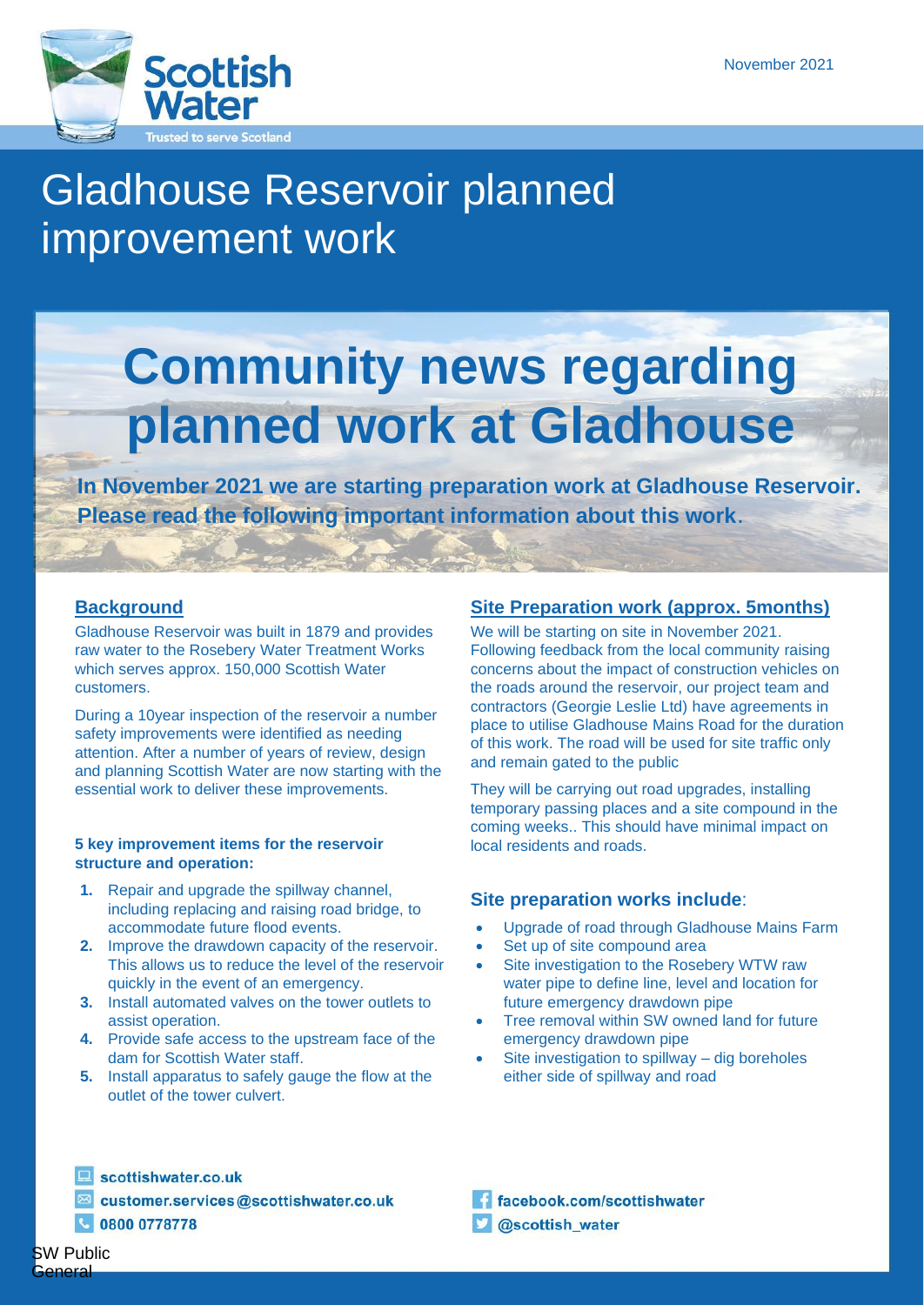- Works to outlet culvert scaffold to remove vegetation, repair masonry, etc.
- Electrical design for improved valve operation across the site
- Spillway bridge design review

# **Proposed project timeline**

#### **Site Investigation /Preparation work**

- Planned to commence November 2021
- On site for approx. 5 months duration
- Investigatory works to include boreholes, trial pits and tree clearance

#### **April 21 – Early 2022**

- Further detailed design
- Planning application lodged with Midlothian **Council**
- Community updates and engagement

#### **Early 2023 (tbc)**

- Main construction work subject to planning approval and other permissions
- Approximately 18months construction of spillway upgrades, new road bridge and new emergency draw down pipe.

# **Questions and answers**

#### Q. Will road closures be required for the work?

A. We are utilising Gladhouse Mains Road to minimise the impact on residents. For the site preparation work some temporary road closures will be required to allow George Leslie to carry out boreholes either side of the existing spillway bridge. Currently scheduled for maximum of 8 days – 18th – 27th Jan 2022 (locals will be informed in advance).

In addition to this there will be further road closures for the main construction work in 2023.

Q. What are your working days/hours for the site preparation work?

A. We will be working Mon-Fri within 8am – 6pm

Q. Will the Victorian road bridge (over the spillway) be upgraded to cater for modern transportation ie to the Current National Weight limit 40/44 tonnes?

A. Yes, this is the plan. Subject to detailed design and planning approval.

Q. Will the pedestrian walkway along the top of the dam extent to a footbridge over the spillway?

A. These is currently no proposal to provide a separate pedestrian access over the spillway.

Q. Will the reservoir be drained to facilitate the project?

A. No

Q. What will the top water level be on completion of the project?

A. The reservoir will revert back to top water level once spillway, bridge and other reservoir safety aspects are complete.

Q. Do you intend to replant trees that you remove?

A. We can't replant in the area we are removing trees from, however we are open to looking at alternative areas for replanting.

Q. Could timber from trees be available for locals?

A. Yes, we are happy to accommodate this where possible.

# **Communications and engagement**

We will continue to provide further updates on the work as it progresses, along with other communications about plans in relation to visitor management at the reservoir.

Information will be available online at [www.scottishwater/co.uk/gladhouse](http://www.scottishwater/co.uk/gladhouse)

In advance of lodging a planning application, we will host online and in person meetings to share our plans with the local community and stakeholders.

Scottish Water attend a regular Gladhouse Reservoir stakeholder meeting and will be sharing and discussing all plans with key local stakeholder representatives at this forum.

We have also recently completed a Gladhouse Reservoir visitor survey and will be sharing the feedback from this later this year and will be helping shaper our plans for 2022.